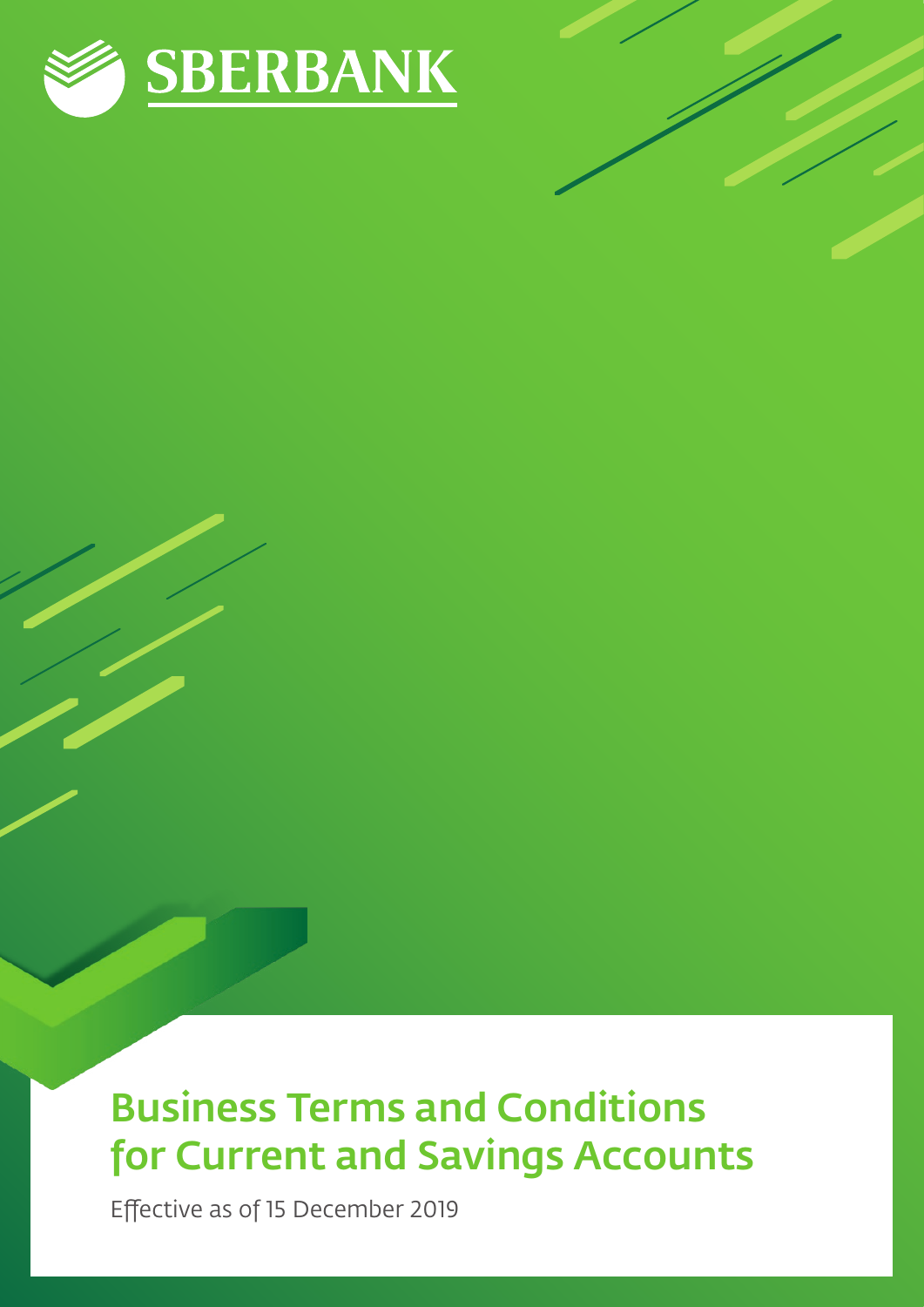# **Part I/ Introduction**

- (1) The following Business Terms and Conditions for Current and Savings Accounts ("Account Terms and Conditions") stipulate the binding rules for using the current and savings accounts arranged under a respective agreement ("Account Agreement") entered into by and between Sberbank CZ, a.s., Co. Reg. No. 25083325, registered in the Commercial Register with the Municipal Court of Prague under File No. B 4353 ("Bank") and the Bank's clients ("Client").
- (2) Any capitalised terms used but not defined herein have the meaning defined in Part Three/Clause I of the General Business Terms and Conditions.

#### **Clause I/ Standardised Terminology**

- (1) Outgoing Credit Transfer The Bank remits funds as instructed by the Client; from the Client's account to another account regardless of the account holder.
- (2) Incoming Credit Transfer The Bank credits the Client's account with funds remitted from another account.
- (3) Cash Withdrawal The Client withdraws cash from an account.
- (4) Direct Debit The Client enables the beneficiary to instruct the Bank to remit funds from the Client's account to the beneficiary's account. Following the said instruction, the Bank remits the funds to the beneficiary; on the date(s) agreed by and between the Client and the beneficiary. The sums remitted may vary. Standard direct debits and SIPO.
- (5) Standing Order The Bank remits a particular amount from the Client's account at regular times; as instructed by the Client.

#### **Clause II/ Other Terminology**

- (1) Cash Deposit The Client deposits cash into an account.
- (2) Payment Order The Client instructs the Bank to make the Outgoing Credit Transfer, Direct Debit, Cash Withdrawal or Cash Deposit.
- (3) SEPA Credit Transfer:
	- a) Standard outgoing Credit Transfers in EUR directed to the SEPA zone (EEA and other affiliated companies), entered on a SEPA payment instruction, with the requirement that the transaction must contain a unique identifier (IBAN), recipient's name, and the fees are shared between the payer and payee (SHA). A condition for realisation is SEPA availability of the payee's bank.
	- b) Incoming Credit Tranfers in EUR directed from the SEPA zone (EEA and other affiliated countries), using the SHA fee method, received in SEPA XML format.
	- c) Standing Orders in EUR involving a particular amount directed to the SEPA zone (EEA and affiliated countries), with the requirement that the transaction must contain a unique identifier (IBAN), the recipient's name and use of the SHA fee method. A condition for realisation is SEPA availability of the payee's bank.
- (4) Regulated EUR payment a regulated EUR payment shall be understood as:

a) a standard or urgent outgoing payment in EUR within the EU / EEA zone, issued as a foreign payment instruction, with a requirement that the transaction must contain a unique identifier (IBAN) and the recipient's account name. The payment will be processed with the fee type SHA, meaning that fees will be shared between the payer and payee.

 In the case of a standard regulated EUR payment, the Bank shall be entitled to process the payment as a SEPA payment.

- b) Incoming payment in EUR received from the EU / EEA zone from the SEPA zone using the SHA fee method, received in swift format.
- (5) Payment Transaction Cash Deposit, Cash Withdrawal, Incoming Credit Transfer, Outgoing Credit Transfer, executed Direct Debit and executed Outgoing Credit Transfer under the Standing Order; the said being classified as domestic, foreign, SEPA payments and regulated EUR payments.

#### **Part II/ Accounts**

#### **Clause I/ Account Opening and Maintenance**

- (1) The Bank opens and maintains accounts (current and savings accounts; collectively the "Accounts") for residents and non-residents being private individuals and legal entities; in CZK or in currencies stated in the FX Rates; and in accordance with the international agreements and Czech law in force.
- (2) Under the Account Agreement, the Bank undertakes to open and maintain the Account for the Account Holder and do so under the terms and conditions agreed therein; the Account Holder undertakes to pay a fee for the services rendered by the Bank at the agreed price. The Bank may stipulate a minimum deposit amount, minimum balance, or minimum turnover applicable to the Account.
- (3) The Bank converts all transactions credited to the Account to the currency in which the Account is maintained.
- (4) Upon the death of the Account Holder, the Account Agreement is terminated on the Business Day following the day on which the Bank has credibly learnt as of the death of the Account Holder if:
	- a) There is unauthorised overdraft on the Account.
	- b) A zero balance is maintained on the Account. OR
	- c) There is unauthorised overdraft on the Account or a zero balance is maintained on the Account after the death of the Account Holder is credibly announced to the Bank and there is no obligation to maintain the Account at the Bank under other agreements entered into with the Bank.

In other cases of the Account Holder's death, the Account Agreement is not terminated. If the Bank credibly learns that the Account Holder has died, the Bank discontinues on the following day only the payment transactions from the Account explicitly stipulated by the Account Holder; other payment transactions continue to be executed by the Bank as per the instructions given to the Bank by the Account Holder and persons authorised thereby. If it is credibly proven to the Bank that an administrator of the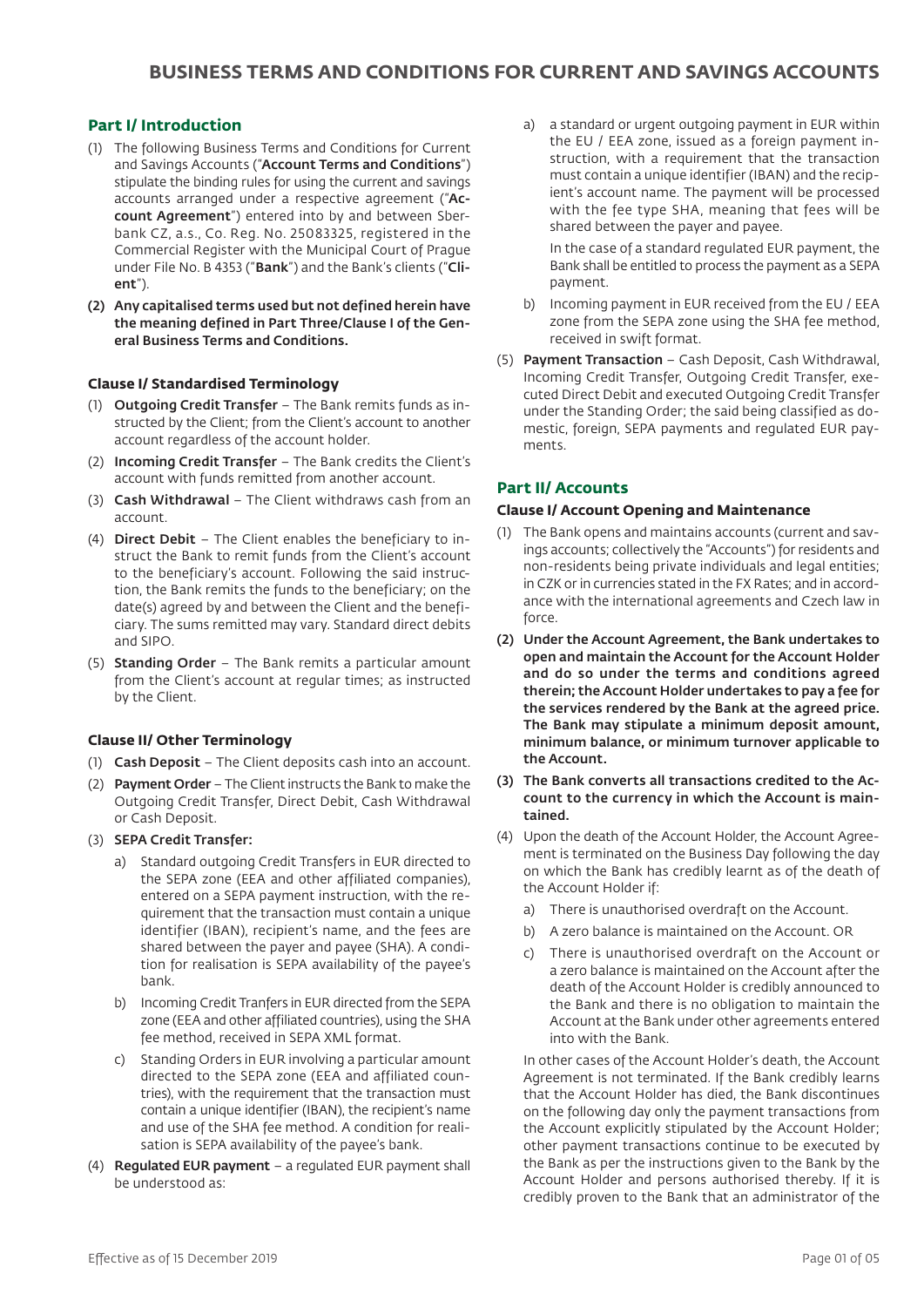decedent's estate or executor of a will was appointed and authorised to transact with the Account of the deceased Account Holder, such person has the rights and responsibilities of the Account Holder and the Bank follows the instructions given by such person. Upon termination of the inheritance proceedings, the Bank will proceed with the Account as stipulated in the respective final decision issued by the court.

- (5) Unless so previously approved by the Bank, the Client may devise no legacy to the Account or the Account Agreement.
- (6) The services provided by the Bank are subject to a fee stipulated in the List of Fees valid as at the day the service is provided. The Bank and the Client may agree on special conditions when charging fees (including the amount of the fees and the conditions on which they are charged), also by phone or via the Internet Banking or other means of electronic communication. Only the Bank is authorised to offer the conclusion of an agreement of the type described in the previous sentence, and the Bank is also entitled to determine the form of the agreement and the manner of its receipt by the Client.

# **Clause II/ Account Transactions**

- (1) The Account Holder may transact with the Account and the funds therein. A party other than the Account Holder may transact with the Account solely on the basis of a special power of attorney granted by the Account Holder and bearing an officially authenticated signature of the Account Holder. No official authentication is required if the power of attorney is granted in the presence of the Bank's staff. The above does not apply if the Client is a minor with no full legal capacity as at the day of entering into the Account Agreement whereby transacting with the Account and funds deposited therein is restricted as agreed in Part V hereof.
- (2) Persons stated and signed in the signature specimen cards, if prepared, constituting an inseparable part of the Account Agreement or persons authorised by the Account Holder under the Account Agreement or by a special power or attorney bearing an officially authenticated signature of the Account Holder are authorised to transact with the funds in the Account. No official authentication is required if the power of attorney is granted in the presence of the Bank's staff. The Account Holder is liable for the authenticity of the signature of persons authorised to transact with the Account.
- (3) Specimen signatures are obligatorily provided on the Bank's form signed in the presence of the Bank's staff by the Account Holder and a person authorised to transact with the Account. Specimen signatures, whether executed, changed or cancelled, are binding on the Bank with effect from the next Business Day after the same have been executed/ changed/cancelled; unless a different date of effect is agreed by and between the Account Holder and the Bank. The authorisation to transact with the Account terminates upon the death of the Account Holder unless otherwise implied by the content of the specimen signature card or the Account Agreement.

#### **Clause III/ Account Statements**

- (1) The Bank informs the Account Holder about the Account balance, executed payment transactions and deposit insurance in an Account statement provided or made available to the Account Holder at the time periods and in the manner as stipulated in the Account Agreement.
- (2) Account statements sent to the Account Holder via the Infoterminal or distributed electronically via the Electronic Archive arranged in the Internet Banking or other Direct Banking Product, as the case might be, are deemed standard Account statements. Other methods of sending the Account statements are deemed non-standard and as such may be subject to a fee charged by the Bank as stipulated in the List of Fees. If the Account statements are distributed via the Internet Banking or other Direct Banking Product as agreed in the Account Agreement and the respective Account Agreement is terminated, the Account statements will thereafter be distributed to the Client by post.
- (3) If the written Account statement cannot be delivered to the Account Holder by post, the Bank may change the method of distribution and distribute the subsequent Account statement via the Electronic Archive arranged in the Internet Banking.
- (4) Unless otherwise agreed with the Account Holder, the Account statement are issued by the Bank always with the balance as at the final Business Day of the given period for which the account statement is issued.
- (5) If no payment or other transaction is executed on the Account within the respective period, no account statement is issued.
- (6) Unless otherwise agreed with the Account Holder, the Account statement or other correspondence are not distributed to the persons authorised to transact with the Account.
- (7) The Bank provides to the Account Holder Consumer an overview of the consideration for services associated with the Account for the previous calendar year by the end of February, in the same way in which the Account statement are provided to the Account Holder.

# **Clause IV/ Account Settlement**

- (1) The Bank debits funds from the Account primarily as indicated by the Client in the Payment Order/Direct Debit and does so in accordance with the Payments Terms and Conditions. The Bank may further debit funds from the Account to:
	- a) offset or collect the Bank's claims against the Account Holder, namely in order to:
		- aa) collect the fees charged for the rendered services; pay the costs and interest; and settle other Bank's claims;
		- ab) settle the claims from the unauthorised overdraft on the Account;
		- ac) settle the claims from the payments made by the Bank to a third party on Client's behalf under a bank guarantee, debt assumption, cumulative intercession, etc.;
	- b) make corrective settlement initiated by the Bank or another financial institution in accordance with law in force;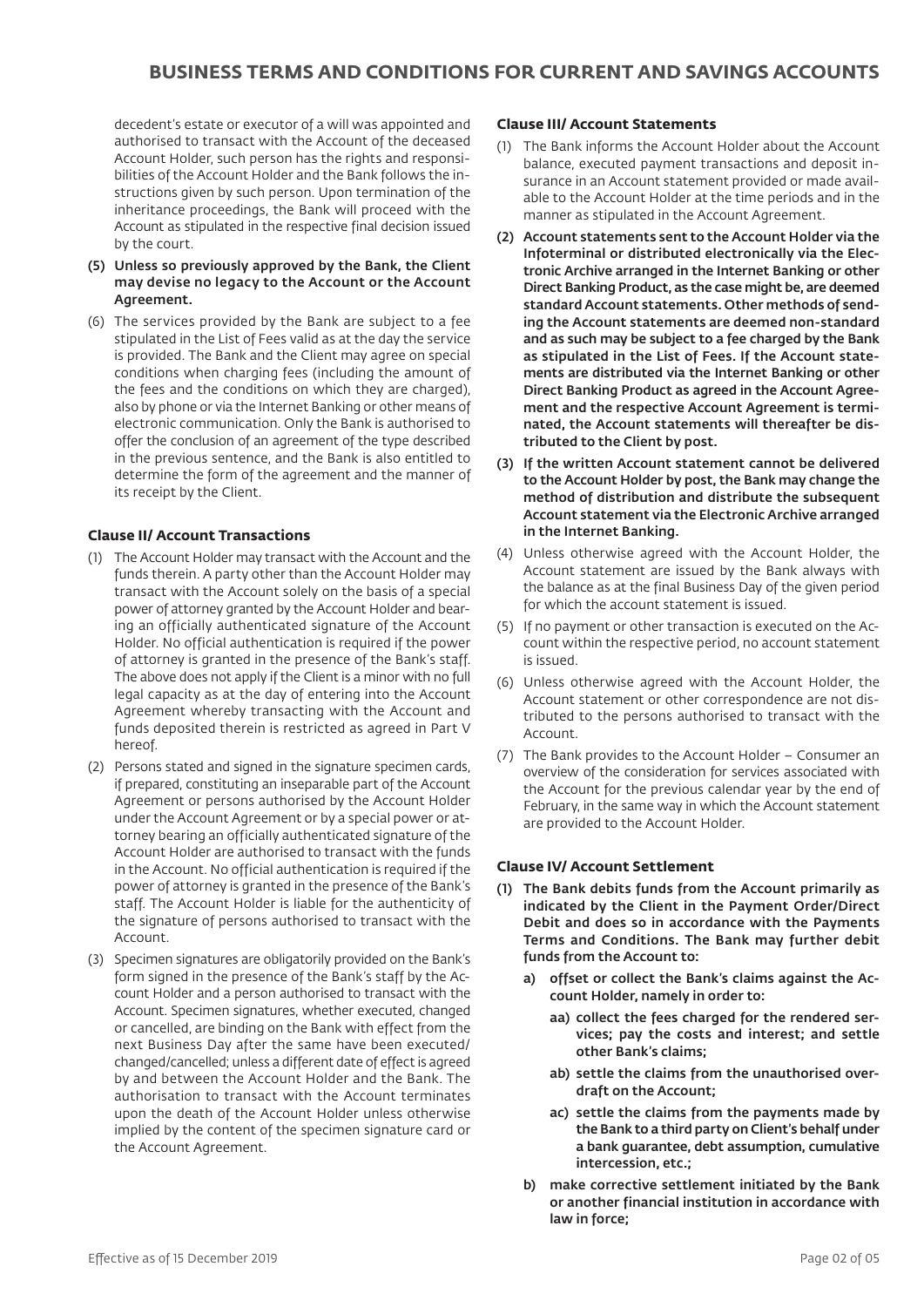- c) accommodate a request of a payer's bank to return the amount debited under a pre-authorised direct debit;
- d) accommodate a final and enforceable decision of an entitled authority; and/or
- e) act with respect to other circumstances implied by the Account Agreement or law in force.

#### **Clause V/ Non-Executed Payment Orders**

(1) The Bank informs the Client about the non-executed Payment Orders as agreed in the Account Agreement. Information about the Payment Orders non-executed due to insufficient funds in the Account or due to the holds in the Account can be printed out at the Infoterminal. Other information about the non-executed Payment Orders is thus sent to the Client by post even if the Client and the Bank have agreed in the Account Agreement that the information would be provided via the Infoterminal or via the Internet Banking or other Direct Banking Product. Information about the non-executed Payment Orders submitted to the Bank via the Internet Banking or other Direct Banking Product is always sent to the Client via the Direct Banking Products regardless of the manner agreed in the Account Agreement. Information about the non-executed indirect Payment Orders is sent to the Client via the Internet Banking in which the Client manages the authorisations of the indirect Payment Order service providers.

#### **Clause VI/ Credit Interest**

(1) Unless otherwise agreed, the funds deposited in the Accounts bear interest at the rates announced by the Bank on the day the Account Agreement has been executed with effect for the respective currency, product and account balance (if any). The current interest rates are available on the Bank's website at www.sberbank.cz. The Bank and the Client may agree on special conditions concerning the interest with respect to the Account balance and do so also by phone or via the Internet Banking or other means of electronic communication. Only the Bank is authorised to offer the conclusion of an agreement of the type described in the previous sentence, and the Bank is also entitled to determine the form of the agreement and the manner of its receipt by the Client.

# **Clause VII/ Termination**

- (1) The Account Agreement may be terminated:
	- a) by lapse of term for which the Account Agreement has been arranged;
	- b) by agreement of the parties;
	- c) by notice of termination served by either party in writing;
	- d) by the Bank's withdrawal from the Account Agreement with immediate effect; or
	- e) upon the death of the Account Holder as stipulated in Part II/Clause I/Paragraph 4 hereof.
- (2) The Account Holder may terminate the Account Agreement by written notice and do so at any time and without cause. If a debit card is provided to the Account to make Account-related payment transactions, the notice period is one month commencing on the day the notice has been

delivered to the Bank, unless a later date of effect is arranged in the notice. In other cases, the Account Agreement is terminated on the Business Day following the delivery of the notice to the Bank, unless a later date of effect is arranged in the notice. Unless otherwise agreed by and between the Bank and the Client, the orders and instructions that are to be executed until the day preceding the day of the Account Agreement termination remain valid and as such will be executed.

- (3) The Bank may terminate the Account Agreement arranged for an indefinite period by written notice. The notice period is two months and commences on the first day of the next calendar month after the notice has been delivered to the Account Holder.
- (4) The Bank may terminate the Account Agreement with immediate effect if the Account Holder breaches the terms and conditions for maintaining the Account or if the Account Holder commits a serious act undermining the trust between the Account Holder and the Bank (failure to perform financial obligations to the Bank; substantial breach of other Agreements entered into with the Bank; presentation of stolen, forged or illegally altered documents; presentation of false written statements and documents; breach of generally binding regulations; lack of co-operation, etc.). The Account Agreement terminates upon the effect of termination.
- (5) Unless otherwise agreed, the outstanding claims of the Bank arising from the Account Agreement become immediately due and payable upon termination of the Account Agreement and the Account-related claims are settled by the Bank without undue delay; namely any debit card and cheque transactions executed until the day the Account Agreement has been terminated. The Bank may offset its claims against the Account Holder; the Account Holder, on the other hand, must return to the Bank any unused blank cheques, Token, all debit cards provided to the Account, Infoterminal cards, software and other related Internet Banking/Direct Banking Product accessories. Any Incoming Credit Transfers remitted to the Account after the Account Agreement terminates are returned to the payer.
- (6) The Account is terminated once the Account-related claims and debts are settled; the credit balance (if any) is remitted to the account designated by the Client. Any account balance in the amount below CZK 1 (CZK accounts) or any credit balance insufficient to cover the fees stipulated in the List of Fees for Outgoing Credit Transfers remitted in foreign currency to another domestic bank or abroad (foreign currency accounts) remain the property of the Bank on the day the Account has been terminated. Accounts with higher balance are recorded by the Bank until the limitation period for claiming the balance lapses; no interest is accrued. The Account is terminated once the Account-related claims and debts are settled and the credit balance (if any) is used as designated by the Account Holder; otherwise the credit balance is recorded by the Bank until the limitation period stipulated for claiming the balance lapses; no interest is accrued. Unless otherwise agreed, the Account Holder is not notified as of the date the Account is terminated.
- (7) The Account Holder is not released from the obligation to pay the outstanding debts arising under the respective Account Agreement upon termination of the Account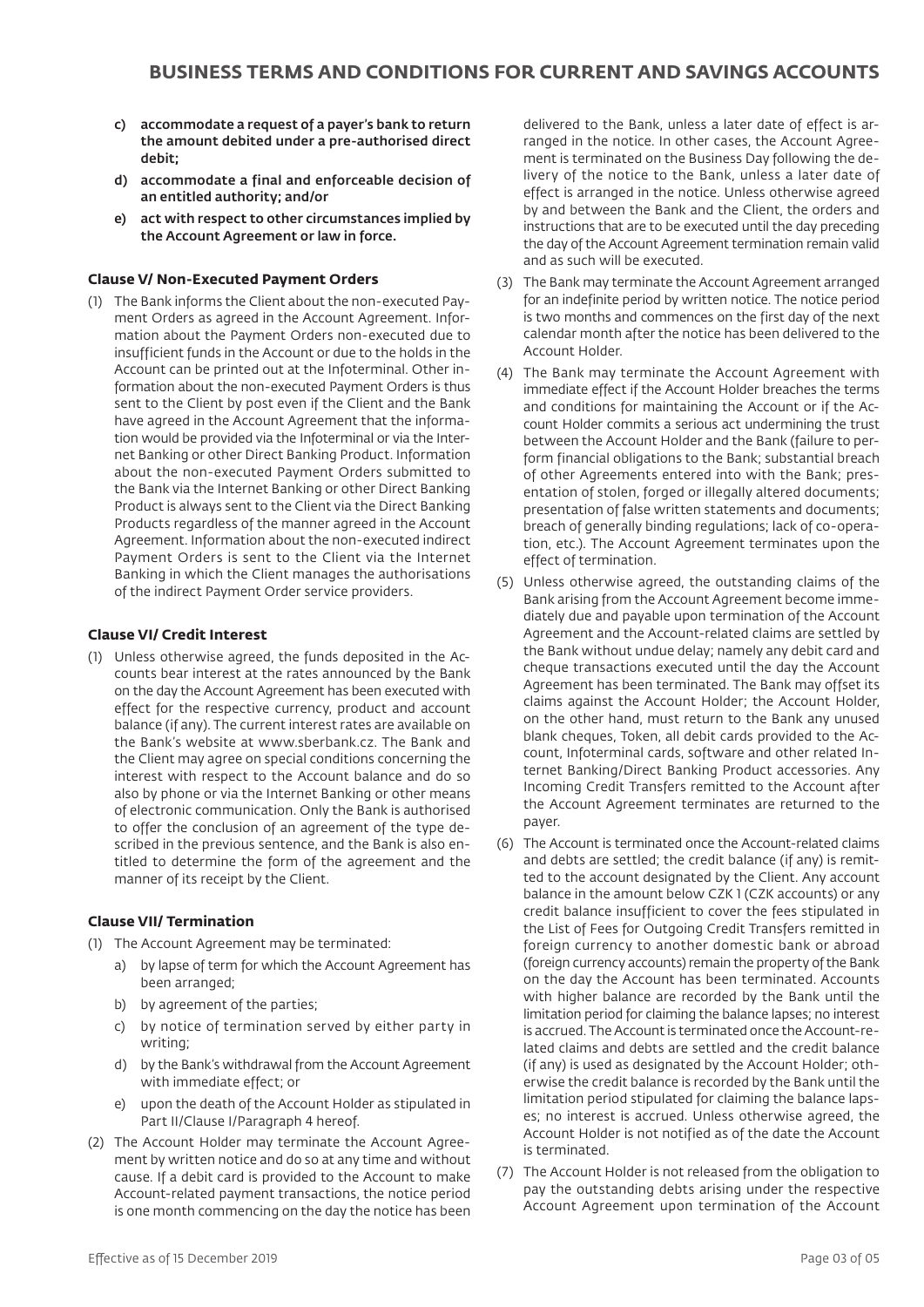Agreement; the arrangements as to the interest accrued on the unauthorised overdraft remain to exist and are not affected thereby.

- (8) The agreements for the services rendered in association with or designed for the terminated Account likewise terminate upon the termination of the Account Agreement. If such Agreement also applies to a different Account Agreement, only that part related to the Account which is to be cancelled is terminated.
- (9) Relations between the Bank and the Client are not governed by Section 1978(2) of the Civil Code; that is, unless explicitly stipulated the Bank, the lapse of extended period does not provide for automatic withdrawal from the Agreement.

#### **Clause VIII/ Specific Account Products**

(1) If so agreed, the Bank arranges additional Account-related products designated for the Account Holder (debit cards, chequebooks, Routing Key, Internet Banking or other Direct Banking Products). The Bank provides no debit cards to the savings accounts. The respective rules are stipulated in the Agreement and in the respective business terms and conditions of the Bank.

# **Part III/ Account Options**

- (1) In entering into a current account agreement, the Client must select one of the offered current account options determining the amount of fees charged by the Bank thereunder for domestic payments and debit card transactions and subsequently pay the fees stipulated in the List of Fees for the selected account option.
- (2) In entering into a savings account agreement, the Client must select one of the types of the savings accounts determining the interest rate for the respective currency, product and account balance (if any). Detailed information about the terms and conditions for the individual types of savings accounts is provided in the list of current interest rates. The Client is entitled to open one savings account of each type and currency defined in the list of current interest rates. This does not apply to savings accounts whose name has been changed by the Bank.
- (3) The Client may change the selected option of the savings or current account and do so at any time and free of charge; this, however, applies only to certain Accounts. The change takes effect on the first calendar day of the next month. The Client and the Bank may agree to change the option or type of current or savings account and do so also by phone or via the Internet Banking or other means of electronic communication. Only the Bank is authorised to offer the conclusion of an agreement of the type described in the previous sentence, and the Bank is also entitled to determine the form of the agreement and the manner of its receipt by the Client.
- (4) If, as determined by the selected current account option, the Account maintenance fee may be returned to the Client subject to the fulfilment of the terms and conditions stipulated in the List of Fees, the Account maintenance fee is returned on the first Business Day of the month following the month in which this fee has been charged.

#### **Part IV/ Excessive Free ATM Cash Withdrawals**

(1) If the Client uses the services in an excessive manner, the Bank may change the arranged Account option and replace it with the Account option subject to the fees charged for the ATM Cash Withdrawals and do so with effect from the following calendar month. An excessive use of services means the repeated and frequent ATM Cash Withdrawals, i.e. over 20 ATM Cash Withdrawals in a calendar month using one debit card issued under the Agreement. Having changed the Account option, the Bank notifies the Client as of the change via the Internet Banking or other Direct Banking Product; Clients with no Internet Banking or other Direct Banking Product arranged under the Agreement are notifies as of the said change by post. The change becomes effective on the first day of the calendar month following the month in which the Client has been notified as of the change.

# **Part V/ Minor Clients**

- (1) If the Client is a minor with no full legal capacity as at the day of entering into the Account Agreement, transacting with the current and savings accounts and funds deposited in the Accounts opened by the Bank under the Account Agreement is restricted as agreed in the Account Agreement.
- (2) Having reached the respective age, the Client may request the Bank to amend the restrictions agreed in the Account Agreement.

# **Part VI/ Basic Account**

- (1) If the Client is entitled to the Basic Account, the Bank will, at the Client's request, present the Client with a draft Basic Account Agreement and do so within 10 business days. The Bank is bound by the draft for 5 business days from the handover thereof to the Client. If the Client notifies the Bank within the said time limit of having accepted the draft, the Bank will open the Basic Account. The Bank, however, may refuse to open the Basic Account or present the draft Basic Account Agreement under the terms and conditions laid down in the Payment Systems Act.
- (2) For the purposes of the contractual documentation concerning the Basic Account, the Basic Account is considered a current account. For the purposes of the loan contractual documentation, the Basic Account is not considered a current account.
- (3) The Client is not entitled to authorise any person to transact with the Basic Account, or establish any other similar transacting or user authorisation for any third party, including authorisations via the Internet Banking or other Direct Banking Products.
- (4) The Bank provides only one debit card to the Basic Account; issued to the Account Holder.
- (5) The Bank provides and links no lending product to the Basic Account.
- (6) Throughout the term of the Basic Account Agreement, the Bank is not obligated to enter with the Client into any agreement regarding an additional Basic Account or current or savings account or add any such Account in the existing Basic Account Agreement.